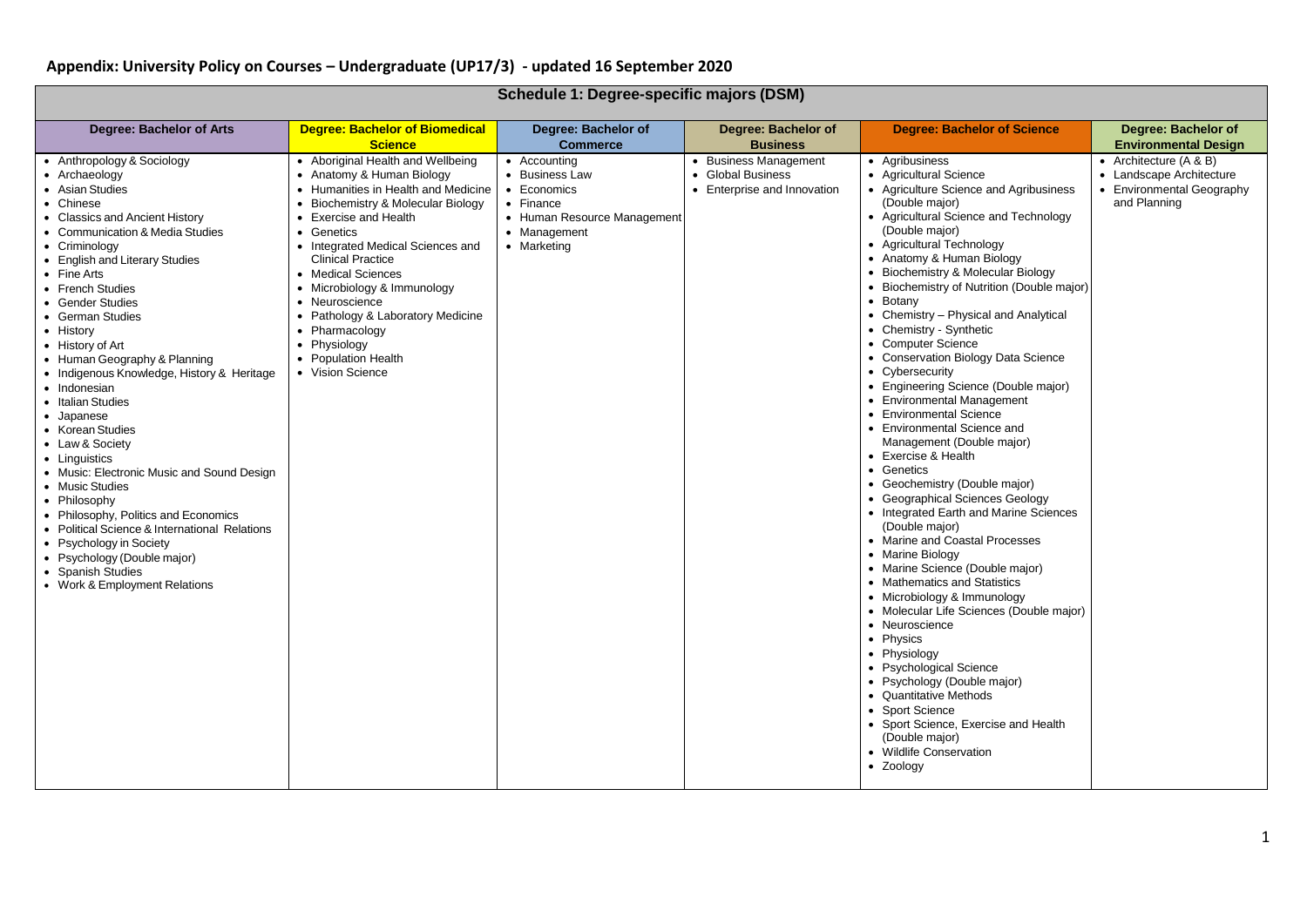|                |                                              | Schedule 2: Academic Program of the Bachelor of Philosophy (Honours): 32 units (192 points)                                                                                                                                                                                                                                                                                                                                                                                                                                                                                                      |                                                                                                                                                                                                                                                                            |
|----------------|----------------------------------------------|--------------------------------------------------------------------------------------------------------------------------------------------------------------------------------------------------------------------------------------------------------------------------------------------------------------------------------------------------------------------------------------------------------------------------------------------------------------------------------------------------------------------------------------------------------------------------------------------------|----------------------------------------------------------------------------------------------------------------------------------------------------------------------------------------------------------------------------------------------------------------------------|
| $\mathbf{1}$ . | <b>Structural</b><br>requirements            | <b>Undergraduate Major</b>                                                                                                                                                                                                                                                                                                                                                                                                                                                                                                                                                                       | Honours research component                                                                                                                                                                                                                                                 |
|                |                                              | See Schedule 3                                                                                                                                                                                                                                                                                                                                                                                                                                                                                                                                                                                   | See Schedule 4                                                                                                                                                                                                                                                             |
| 2.             | Research-intensive<br>opportunities          | In second and third academic years, student participation in research-intensive opportunities is required to:<br>contribute towards a collaborative and interdisciplinary research project;<br>a)<br>work with a research mentor in the discipline of their major;<br>b)<br>develop a research project with an academic supervisor;<br>C<br>present their research orally;<br>ď<br>develop a research abstract/poster;<br>e)<br>develop a web presence for their research;<br>conduct informed discussions with international research leaders visiting the Institute of Advanced Studies.<br>g) |                                                                                                                                                                                                                                                                            |
| 3.             | <b>Communication-</b><br>intensive component | In second, third and fourth academic years, student participation in communication-intensive opportunities is required to:<br>create individual and group presentations;<br>a)<br>develop knowledge of a foreign language;<br>b)<br>develop a web presence;<br>develop public speaking skills;<br>ď<br>develop and practice interview and transcription skills;<br>e<br>present communication in various contexts and forms.                                                                                                                                                                     |                                                                                                                                                                                                                                                                            |
| 4.             | <b>Residential program</b>                   | As approved by the Academic Council<br>in the same year.                                                                                                                                                                                                                                                                                                                                                                                                                                                                                                                                         | Students who are admitted to the Bachelor of Philosophy (Honours) having completed the first 48 points of another course of the<br>University are invited to undertake the residential program with the cohort of students commencing the Bachelor of Philosophy (Honours) |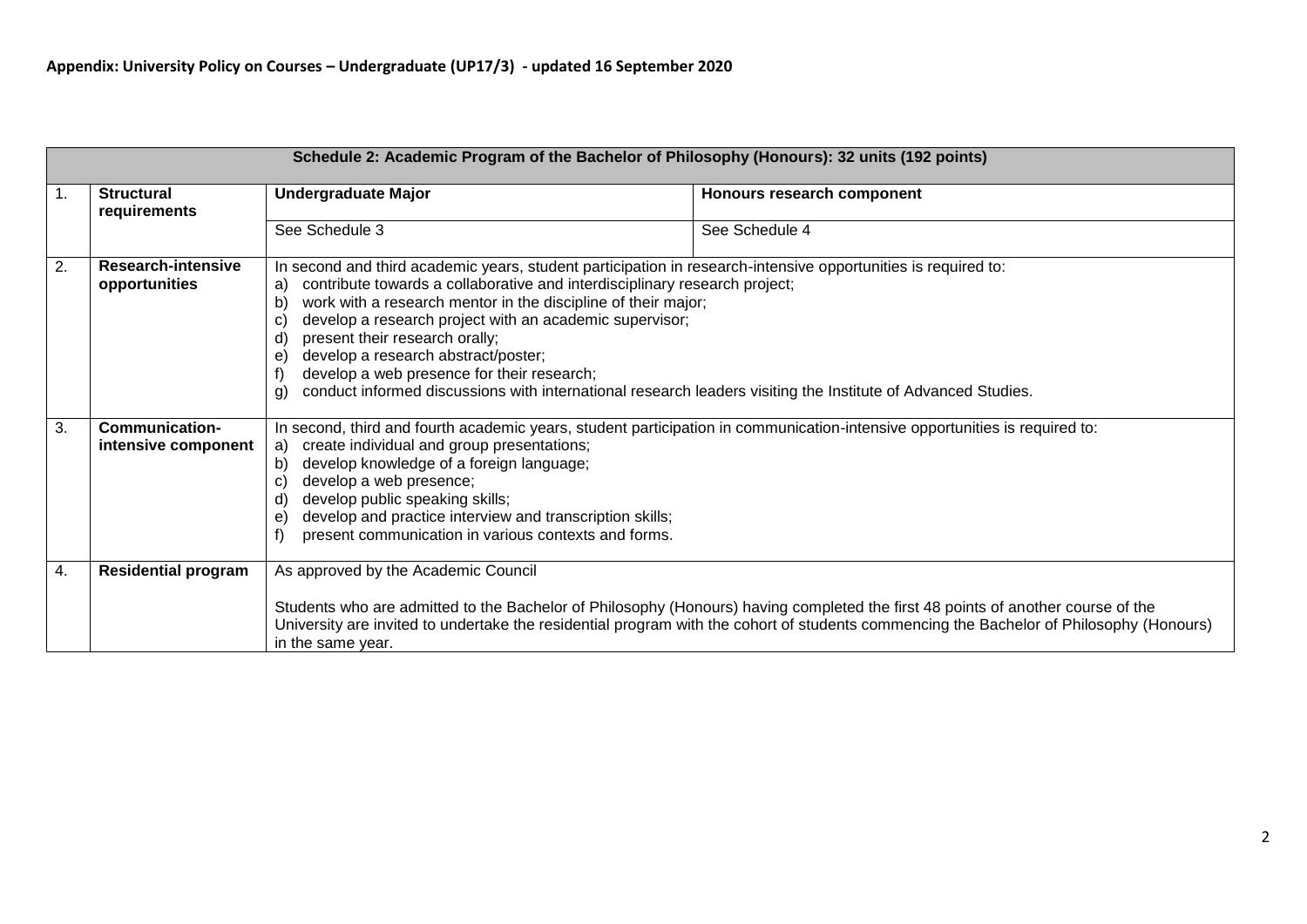|                  |                                 |                                                                                                                                                                                                                                                 | Schedule 3: Development Criteria for a major                                                                   |                                                                                                                                             |  |  |
|------------------|---------------------------------|-------------------------------------------------------------------------------------------------------------------------------------------------------------------------------------------------------------------------------------------------|----------------------------------------------------------------------------------------------------------------|---------------------------------------------------------------------------------------------------------------------------------------------|--|--|
| 1.               | <b>Structure and unit</b>       | Unit                                                                                                                                                                                                                                            | Single Major (between 48 and 72 credit points of                                                               | Double Major (normally between 84 and 108 credit points of core                                                                             |  |  |
|                  | sequence                        | Level                                                                                                                                                                                                                                           | core and option units), with normally                                                                          | and option units), with normally                                                                                                            |  |  |
|                  |                                 | Level 1                                                                                                                                                                                                                                         | At least 12 credit points                                                                                      | At least 12 credit points                                                                                                                   |  |  |
|                  |                                 | Level <sub>2</sub>                                                                                                                                                                                                                              | At least 12 credit points                                                                                      | At least 24 credit points                                                                                                                   |  |  |
|                  |                                 | Level 3                                                                                                                                                                                                                                         | At least 18 credit points                                                                                      | At least 36 credit points                                                                                                                   |  |  |
|                  |                                 |                                                                                                                                                                                                                                                 | The structure of each degree specific major must allow the possibility of at least a semester of study abroad. |                                                                                                                                             |  |  |
|                  |                                 |                                                                                                                                                                                                                                                 |                                                                                                                | The maximum size of a major is limited by the number of degree-level Foundational Units in the relevant undergraduate degree such           |  |  |
|                  |                                 | that:                                                                                                                                                                                                                                           |                                                                                                                |                                                                                                                                             |  |  |
|                  |                                 | $\bullet$                                                                                                                                                                                                                                       |                                                                                                                | The combined credit of Foundational Units and any given Single Major cannot normally exceed 72 Credit Points                                |  |  |
|                  |                                 |                                                                                                                                                                                                                                                 |                                                                                                                | The combined credit of Foundational Unit and any given Double Major cannot normally exceed 108 Credit Points                                |  |  |
| 2.               | <b>Uniqueness of major</b>      |                                                                                                                                                                                                                                                 |                                                                                                                | An undergraduate major must have a distinctive disciplinary or inter-disciplinary rationale underpinned by substantial research             |  |  |
|                  |                                 |                                                                                                                                                                                                                                                 |                                                                                                                | expertise and reflected in a set of units which must comprise at least half the major. The relevant board may, in exceptional               |  |  |
|                  |                                 |                                                                                                                                                                                                                                                 |                                                                                                                | circumstances, approve a request from a discipline to offer more than one major in the same area of knowledge, where there is a             |  |  |
|                  |                                 | strong academic reason.                                                                                                                                                                                                                         |                                                                                                                |                                                                                                                                             |  |  |
| 3.               | Developmental                   | The sequence of units within a major must:                                                                                                                                                                                                      |                                                                                                                |                                                                                                                                             |  |  |
|                  | Progression                     | have academic coherence and conceptual development from Level 1 to Level 3; and<br>a)                                                                                                                                                           |                                                                                                                |                                                                                                                                             |  |  |
|                  |                                 | be taken sequentially from Level 1 to Level 3.<br>b)                                                                                                                                                                                            |                                                                                                                |                                                                                                                                             |  |  |
| 4.               | <b>Learning Outcomes</b>        |                                                                                                                                                                                                                                                 | Learning outcomes must be:                                                                                     |                                                                                                                                             |  |  |
|                  |                                 | a)                                                                                                                                                                                                                                              | aligned to the learning pedagogy of the major;                                                                 |                                                                                                                                             |  |  |
|                  |                                 | b)                                                                                                                                                                                                                                              | consistent with the knowledge paradigm associated with the major; and                                          |                                                                                                                                             |  |  |
| 5.               | Embedding                       | mapped to the academic objectives of the major; and learning outcomes of the units comprising the major.<br>C)<br>Disciplines must demonstrate that communication skill development is clearly identifiable in curriculum content, pedagogy and |                                                                                                                |                                                                                                                                             |  |  |
|                  | <b>Communication Skills</b>     |                                                                                                                                                                                                                                                 | assessment; and occurs in each of the following dimensions:                                                    |                                                                                                                                             |  |  |
|                  |                                 | written skills;<br>a)                                                                                                                                                                                                                           |                                                                                                                |                                                                                                                                             |  |  |
|                  |                                 | b)<br>oral presentation skills;                                                                                                                                                                                                                 |                                                                                                                |                                                                                                                                             |  |  |
|                  |                                 | critical thinking and information literacy skills; and<br>c)                                                                                                                                                                                    |                                                                                                                |                                                                                                                                             |  |  |
|                  |                                 | relevant interpersonal skills, such as active listening, teamwork and negotiation.<br>d)                                                                                                                                                        |                                                                                                                |                                                                                                                                             |  |  |
| 6.               | <b>Embedding Research</b>       | Research skills must be demonstrably embedded within each major in curriculum content, pedagogy and assessment and addressed                                                                                                                    |                                                                                                                |                                                                                                                                             |  |  |
|                  | <b>Skills</b>                   | for each of the following elements:                                                                                                                                                                                                             |                                                                                                                |                                                                                                                                             |  |  |
|                  |                                 | a)                                                                                                                                                                                                                                              | Element A: the evolution of the discipline;                                                                    |                                                                                                                                             |  |  |
|                  |                                 | b)                                                                                                                                                                                                                                              | Element B: the methods of enquiry;                                                                             |                                                                                                                                             |  |  |
|                  |                                 | c)                                                                                                                                                                                                                                              | Element C: the practice of enquiry-based thinking; and                                                         |                                                                                                                                             |  |  |
|                  |                                 | d)                                                                                                                                                                                                                                              | Element D: the discourse conventions of the discipline.                                                        |                                                                                                                                             |  |  |
| $\overline{7}$ . | <b>Educational Principles</b>   |                                                                                                                                                                                                                                                 | All UWA Educational Principles must be demonstrably embedded in each major.                                    |                                                                                                                                             |  |  |
|                  |                                 |                                                                                                                                                                                                                                                 |                                                                                                                |                                                                                                                                             |  |  |
| 8.               | <b>Subject Prerequisite for</b> |                                                                                                                                                                                                                                                 |                                                                                                                | Must be in accordance with the <i>University Policy on: Admission: Coursework</i> . Bridging units that substitute for prerequisites do not |  |  |
|                  | a major                         |                                                                                                                                                                                                                                                 | count towards the total credit of the major.                                                                   |                                                                                                                                             |  |  |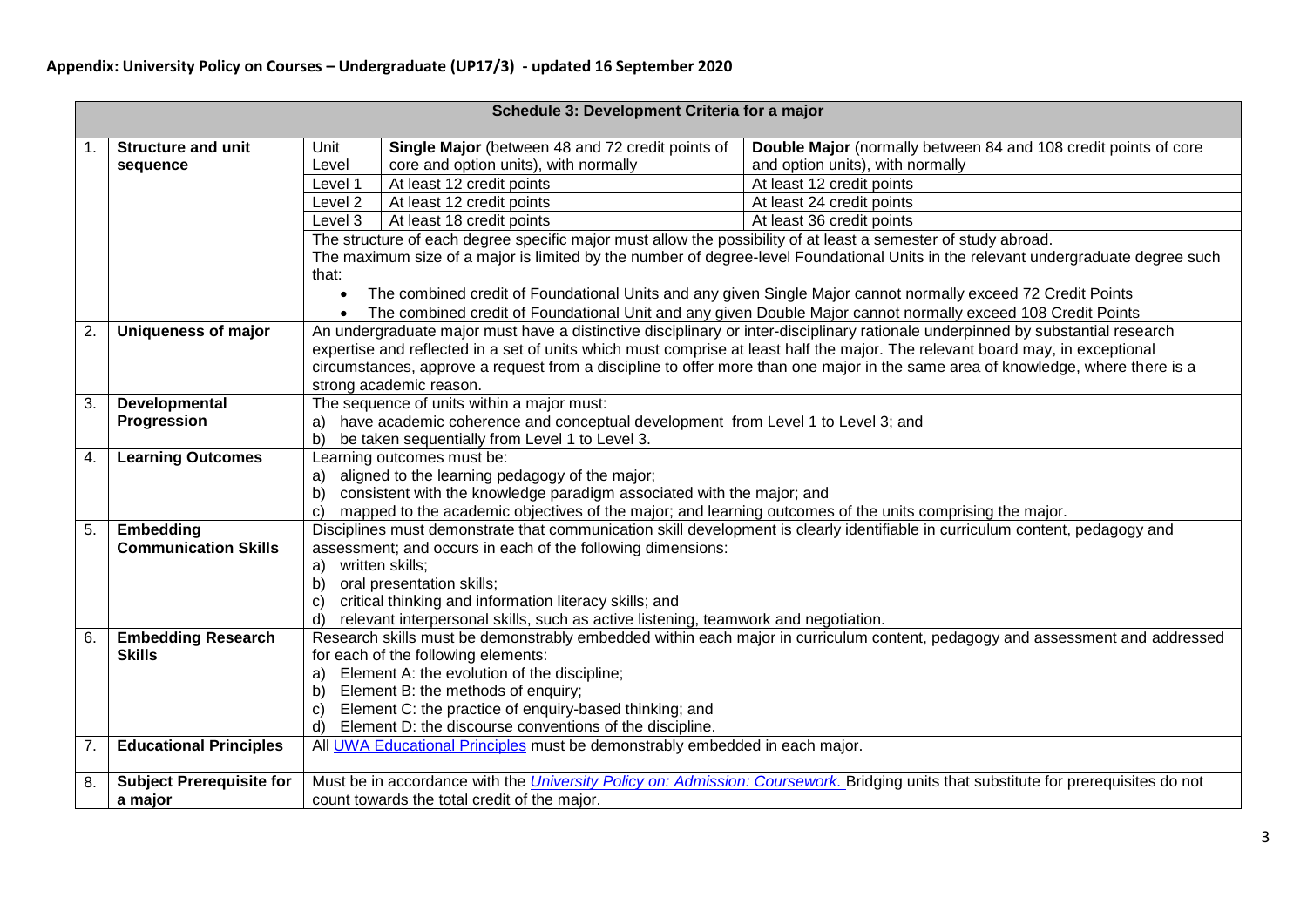|    | Schedule 4: Development Criteria for an end-on Honours Specialisation: 48 Points |                                                                                                                                                                                                                                                                                                                                                                                                                                                                                                                                                                                                                  |  |  |  |
|----|----------------------------------------------------------------------------------|------------------------------------------------------------------------------------------------------------------------------------------------------------------------------------------------------------------------------------------------------------------------------------------------------------------------------------------------------------------------------------------------------------------------------------------------------------------------------------------------------------------------------------------------------------------------------------------------------------------|--|--|--|
| 1. | <b>Structure and unit</b><br>sequence                                            | Coursework Component: four units each undertaken and<br>Research Component: A dissertation component (24 points) normally<br>completed within two consecutive semesters.<br>assessed within a semester (24 points).<br>The units may involve advanced level coursework within the<br>The form a dissertation may take is outlined in the <i>University Policy on:</i><br>discipline or structured research training provided that:<br><b>Courses - Coursework Dissertation.</b><br>a) the units offered are at Level 4 and/or Level 5; and<br>b) at least 50% of the coursework units are undertaken at Level 4. |  |  |  |
|    |                                                                                  | If any of the four coursework units involve structured research training, these units and the research dissertation unit define the research<br>component of the honours degree course; otherwise the research component must be fully delivered through the research dissertation unit.                                                                                                                                                                                                                                                                                                                         |  |  |  |
| 2. | <b>Academic Skills</b>                                                           | Must provide for the development of academic skills which enable a student to:<br>construct good research questions and formulate good research topics;<br>a)<br>carry out independent research;<br>b)<br>take a critical stance on existing knowledge/theories; and<br>C)<br>report research results effectively.<br>d)                                                                                                                                                                                                                                                                                         |  |  |  |
| 3. | <b>Generic Skills</b>                                                            | Must provide for the development of generic skills which enable a student to:<br>solve problems;<br>a)<br>manage projects;<br>b)<br>write clearly and cogently;<br>C)<br>manage time and resources effectively, keeping to strict deadlines; and<br>d)<br>e) work well with colleagues/supervisors.                                                                                                                                                                                                                                                                                                              |  |  |  |
| 4. | <b>Learning Outcomes</b>                                                         | Learning outcomes must be:<br>a) aligned to the learning pedagogy and assessment framework of the honours specialisation;<br>consistent with the knowledge paradigm associated with the honours specialisation; and<br>b)<br>mapped to academic objectives of the specialisation; and learning outcomes of the units comprising the specialisation.<br>C)                                                                                                                                                                                                                                                        |  |  |  |
| 5. | <b>Educational</b><br><b>Principles</b>                                          | All UWA Educational Principles must be demonstrably embedded in each honours specialisation.                                                                                                                                                                                                                                                                                                                                                                                                                                                                                                                     |  |  |  |
| 6. | <b>Admission</b><br><b>Requirements</b>                                          | Honours is normally taken in the same degree and in the same disciplinary field as the student's degree-specific major and admission<br>requirements must be in accordance with the <i>University Policy on: Admission: Coursework</i> .                                                                                                                                                                                                                                                                                                                                                                         |  |  |  |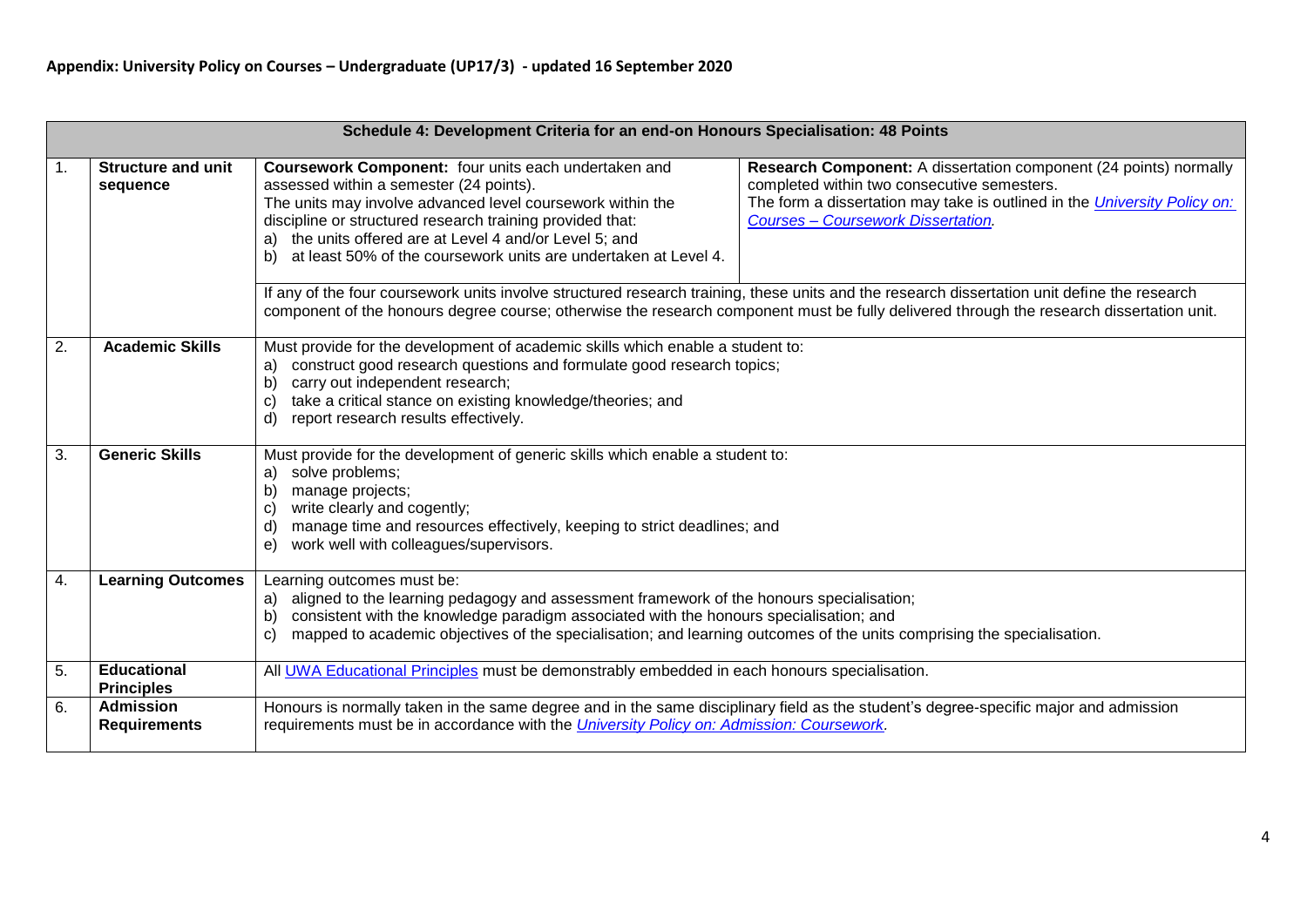|      |                                                                    | <b>Schedule 5:</b> Changes to majors and honours specialisations                                                                                                                                                                                                                                                                                                                                                                                                                                                                                                                                                                                                                                                                                                                |
|------|--------------------------------------------------------------------|---------------------------------------------------------------------------------------------------------------------------------------------------------------------------------------------------------------------------------------------------------------------------------------------------------------------------------------------------------------------------------------------------------------------------------------------------------------------------------------------------------------------------------------------------------------------------------------------------------------------------------------------------------------------------------------------------------------------------------------------------------------------------------|
| Item |                                                                    | Circumstances in which changes are made and requirements, where relevant:                                                                                                                                                                                                                                                                                                                                                                                                                                                                                                                                                                                                                                                                                                       |
| 1.   | Structure of an approved major                                     | Changes may be considered in the following limited circumstances:<br>following a comprehensive review of the major;<br>$\bullet$<br>the need to meet accreditation requirements; or<br>$\bullet$<br>as a result of national or international benchmarking exercise.<br>$\bullet$                                                                                                                                                                                                                                                                                                                                                                                                                                                                                                |
| 2.   | Sequence of units comprising an approved major                     | Changes to the sequence of units where:<br>the level of a unit changes;<br>$\bullet$<br>the availability of a core unit or an option in a calendar year changes;<br>$\bullet$<br>a core unit or an option is rescinded;<br>$\bullet$<br>units are removed or included;<br>$\bullet$<br>the status of a unit (e.g. from a complementary unit to a core) changes;<br>the number of options changes;<br>$\bullet$<br>complementary units are being removed;<br>$\bullet$<br>the way communication skills and research skills are embedded within the major changes; or<br>other circumstances on a case by case basis.<br>$\bullet$<br>Changes must not affect the normal structure.                                                                                               |
| 3.   | Sequence of units comprising an approved honours<br>specialisation | Changes to the unit comprising the honours specialisation where:<br>the level of a unit changes;<br>$\bullet$<br>units are removed or included;<br>$\bullet$<br>the availability of a core unit changes;<br>the rescission of a core unit in the following limited circumstances:<br>following a comprehensive review of the honours specialisation;<br>$\circ$<br>the need to meet accreditation requirements; or<br>$\circ$<br>as a result of national or international benchmarking exercise.<br>$\circ$                                                                                                                                                                                                                                                                     |
| 4.   | Academic Objectives of a major/honours<br>specialisation           | Where changes do not warrant the creation of a new major/honours specialisation, in the following circumstances:<br>academic content of the major/honours specialisation has changed; or<br>the disciplinary focus of the major/honours specialisation has changed.<br>$\bullet$                                                                                                                                                                                                                                                                                                                                                                                                                                                                                                |
| 5.   | Learning Outcomes of a major/honours<br>specialisation             | Where there are proposed changes to the:<br>objectives of the major/honours specialisation;<br>$\bullet$<br>structure of the major;<br>$\bullet$<br>disciplinary focus of the honours specialisation;<br>$\bullet$<br>academic content of the major/specialisation.<br>$\bullet$<br>Any change to the learning outcomes of a major/honours specialisation must be:<br>aligned to the learning pedagogy of the major/honours specialisation;<br>consistent with the:<br>disciplinary focus of the honours specialisation;<br>$\circ$<br>knowledge paradigm associated with the major; and<br>$\circ$<br>mapped to the:<br>learning outcomes of the units comprising the major/honours specialisation; and<br>$\circ$<br>academic objectives of the major/honours specialisation. |
| 6.   | Admission requirements of an honours<br>specialisation             | Where there is a change to the admission requirements to an honours specialisation:<br>the basis of the proposed change is academically sound;<br>$\bullet$<br>the change provides for sequential building of academic knowledge;<br>the change provides learning progression and academic coherence; and<br>the change does not contravene the University Policy on: Admission : Coursework.<br>$\bullet$                                                                                                                                                                                                                                                                                                                                                                      |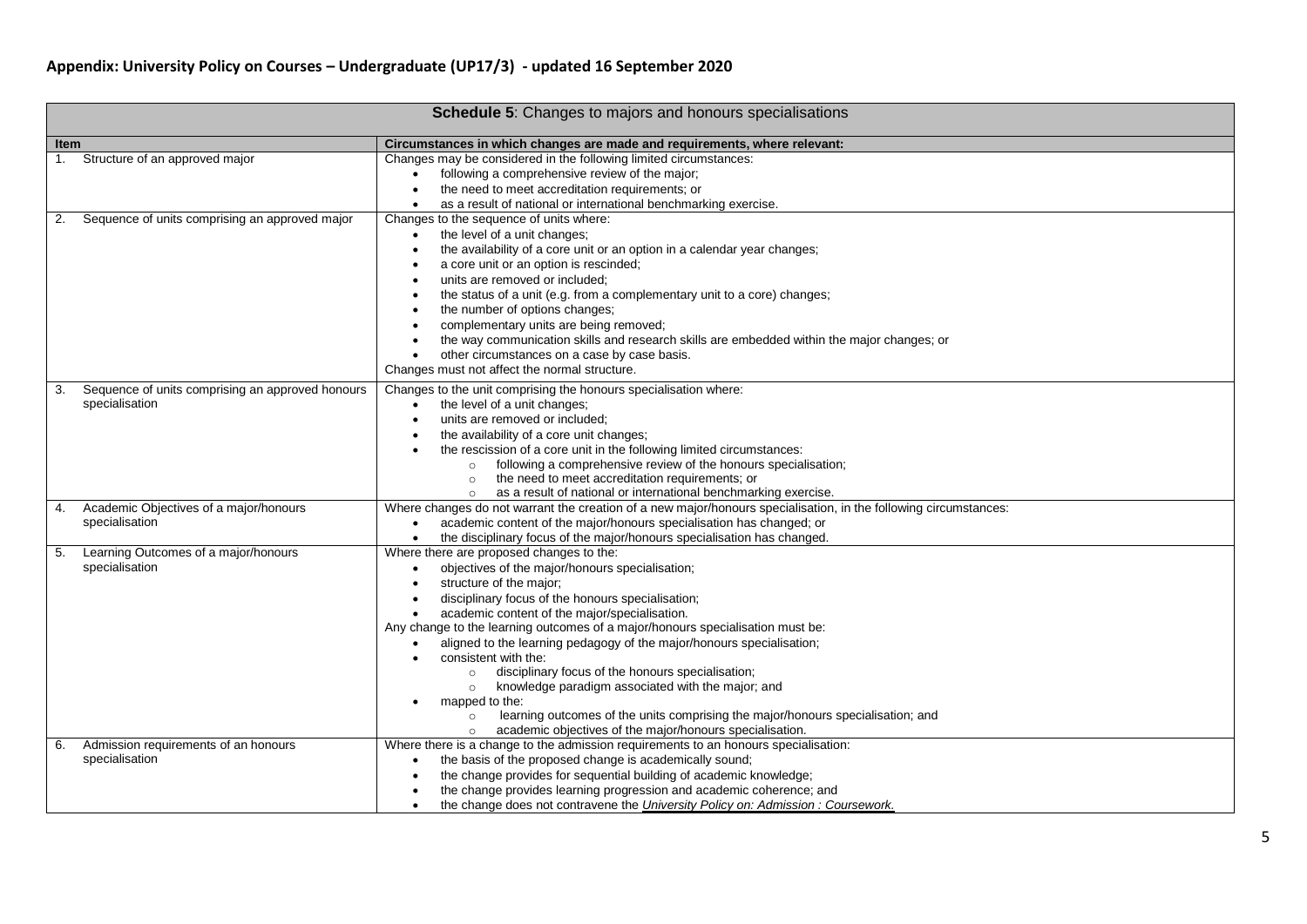| Title: of major/honours specialisation<br>7.         | A new title is necessary:                                                                                                                             |
|------------------------------------------------------|-------------------------------------------------------------------------------------------------------------------------------------------------------|
|                                                      | to reflect changes to the academic content that do not significantly change the academic objectives of the major/honours specialisation;<br>$\bullet$ |
|                                                      | to avoid confusion of another major/honours specialisation;<br>$\bullet$                                                                              |
|                                                      | to better reflects the academic objectives of the major/honours specialisation;<br>$\bullet$                                                          |
|                                                      | because the disciplinary focus has changed;<br>$\bullet$                                                                                              |
|                                                      | in other circumstances on a case by case basis.<br>$\bullet$                                                                                          |
| Code: Major/Honours specialisation<br>8.             | A new code:                                                                                                                                           |
|                                                      | is necessary to avoid confusion with the code of another major/honours specialisation;<br>٠                                                           |
|                                                      | is necessary to align with changes in disciplinary field;<br>$\bullet$                                                                                |
|                                                      | better reflects the title of the major/honours specialisation;<br>$\bullet$                                                                           |
|                                                      | is necessary in other circumstances on a case by case basis.<br>$\bullet$                                                                             |
| Responsible Organisational Entity (ROE) of a<br>9.   | A new ROE is necessary:                                                                                                                               |
| major/honours specialisation                         | to accommodate organisational realignment;<br>$\bullet$                                                                                               |
|                                                      | where changes have been made or will be made to the academic content of one or more of the units within the major/honours specialisation<br>$\bullet$ |
|                                                      | which requires a change in the teaching responsibilities for the major/honours specialisation.                                                        |
| Rescission:<br>10.                                   | Where:                                                                                                                                                |
| Major                                                | the major/honours specialisation is no longer part of a disciplinary field;<br>$\bullet$                                                              |
| Honours specialisation                               | the major/honours specialisation is out-dated;<br>$\bullet$                                                                                           |
|                                                      | the major/honours specialisation is no longer required;<br>$\bullet$                                                                                  |
|                                                      | the major/honours specialisation has been replaced by another major/honours specialisation;<br>$\bullet$                                              |
|                                                      | there is no academic expertise available to teach relevant units within the major/honours specialisation;<br>$\bullet$                                |
|                                                      | the major/honours specialisation has been subsumed into a new major/honours specialisation; or<br>$\bullet$                                           |
|                                                      | the rescission in necessary in other circumstances on a case by case basis.<br>$\bullet$                                                              |
| Introduction, rescission or unavailability of<br>11. | Specialisation to be introduced, rescinded or made unavailable within an approved major:                                                              |
| specialisation within an approved major              | to accommodate the teaching of a disciplinary field within the major;                                                                                 |
|                                                      | where there is no academic expertise to teach units contained in the specialisation;                                                                  |
|                                                      | where it is no longer being taught or is no longer relevant; or                                                                                       |
|                                                      | where it has been replaced by another specialisation of a different disciplinary field.                                                               |
|                                                      | Where a specialisation is being introduced or made available the learning outcomes of the units comprising the specialisation must be mapped to the   |
|                                                      | outcomes of the major.                                                                                                                                |
| 12. Subject prerequisites for an approved major      | Where there are proposed changes to the:                                                                                                              |
|                                                      | academic content of the major;                                                                                                                        |
|                                                      | content of the approved prerequisite; or<br>$\bullet$                                                                                                 |
|                                                      | prerequisite is unavailable.                                                                                                                          |
|                                                      | Any change to the subject prerequisites for a major must:                                                                                             |
|                                                      | ensure that the change provides for sequential building of academic knowledge;                                                                        |
|                                                      | provide learning progression and academic coherence; and<br>$\bullet$                                                                                 |
|                                                      | must be in accordance with the <i>University Policy on: Admission: Coursework</i><br>$\bullet$                                                        |
| 13. Corequisites of an approved major                | Removal of a requirement for a corequisite for a major where the structure or academic content of the:                                                |
|                                                      | major requiring the corequisite major has changed; or<br>$\bullet$                                                                                    |
|                                                      | corequisite major has changed.<br>$\bullet$                                                                                                           |
|                                                      | Replacement of an existing corequisite major with another major where:                                                                                |
|                                                      | the academic content of the existing corequisite major is no longer relevant to the dependant major; or<br>$\bullet$                                  |
|                                                      | the content of the dependant major has changed.<br>$\bullet$                                                                                          |
|                                                      | Any change to the corequisite major must:                                                                                                             |
|                                                      | ensure that the change provides for sequential building of academic knowledge; and                                                                    |
|                                                      | provide learning progression and academic coherence.                                                                                                  |
| 14. Incompatibility of an approved major             | Where the content of one or both majors that were considered incompatible has changed such that the majors concerned are no longer considered         |
|                                                      | incompatible. To be compatible at least four units out of the eight that comprise a pair of majors must be distinctive.                               |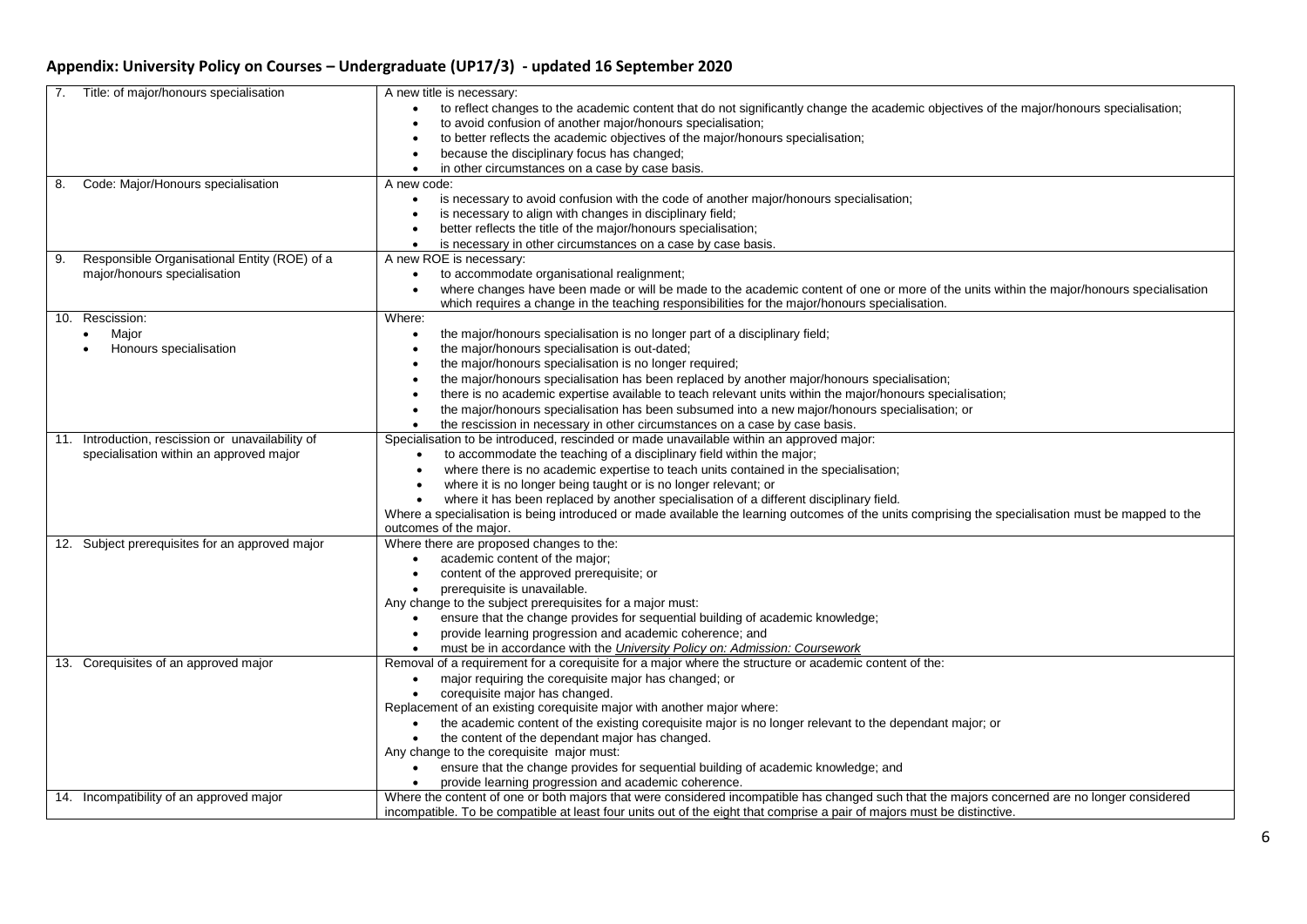$\mathbf{I}$ 

| 1 <sub>E</sub><br>IJ. | Stud<br>l honours<br>s for an approved<br>categories | <b>A</b><br>ೀ constraints. .<br>changes<br>), such as a change in the mode of delivery.<br>rea<br>wnere nr≏<br><u>าr othei</u><br>-SUCL.<br>нге<br>siauluai ur i |
|-----------------------|------------------------------------------------------|------------------------------------------------------------------------------------------------------------------------------------------------------------------|
|                       | specialisation                                       |                                                                                                                                                                  |

|                  |                                    | Schedule 6: Development Criteria for a minor                                                                                                                                                                                                                                                                                                                                                                                                                                                                                                                                                                                                                                                                                                                                                                                                                                                          |
|------------------|------------------------------------|-------------------------------------------------------------------------------------------------------------------------------------------------------------------------------------------------------------------------------------------------------------------------------------------------------------------------------------------------------------------------------------------------------------------------------------------------------------------------------------------------------------------------------------------------------------------------------------------------------------------------------------------------------------------------------------------------------------------------------------------------------------------------------------------------------------------------------------------------------------------------------------------------------|
|                  |                                    |                                                                                                                                                                                                                                                                                                                                                                                                                                                                                                                                                                                                                                                                                                                                                                                                                                                                                                       |
| $\overline{1}$ . | <b>Structure and unit sequence</b> | Unit Level<br>Minor (24 credit points of core and/or options) with normally                                                                                                                                                                                                                                                                                                                                                                                                                                                                                                                                                                                                                                                                                                                                                                                                                           |
|                  |                                    | Either 6 or 12 credit points (one or two units)<br>Level 1                                                                                                                                                                                                                                                                                                                                                                                                                                                                                                                                                                                                                                                                                                                                                                                                                                            |
|                  |                                    | Level <sub>2</sub><br>At least 6 credit points (one unit)                                                                                                                                                                                                                                                                                                                                                                                                                                                                                                                                                                                                                                                                                                                                                                                                                                             |
|                  |                                    | No more than 12 credit points (two units)<br>Level 3                                                                                                                                                                                                                                                                                                                                                                                                                                                                                                                                                                                                                                                                                                                                                                                                                                                  |
|                  |                                    |                                                                                                                                                                                                                                                                                                                                                                                                                                                                                                                                                                                                                                                                                                                                                                                                                                                                                                       |
| $\overline{2}$ . | <b>Uniqueness of minor</b>         | An undergraduate minor must have a distinctive disciplinary or interdisciplinary rationale underpinned by substantial<br>research expertise and reflected in the set of units that comprise the minor.<br>The relevant board may, in exceptional circumstances, approve a request from a discipline to offer more than one<br>minor in the same area of knowledge, where there is a strong academic reason.<br>A minor must clearly demonstrate one or more of the following characteristics:<br>Be comprised of Language or Mathematics and Statistics units (as detailed in Schedule 1);<br>Constitute a discrete and recognised sub-discipline;<br>Be comprised of units that are thematically linked along a recognised interdisciplinary area of knowledge; or,<br>Be comprised of units that are thematically linked around a recognised set of professional or sector skills and<br>knowledge. |
| 3.               | <b>Developmental Progression</b>   | The sequence of units within a minor must:<br>have academic coherence and conceptual development from Level 1 to at least Level 2; and<br>C)<br>be taken sequentially from Level 1 to Level 3.<br>d)                                                                                                                                                                                                                                                                                                                                                                                                                                                                                                                                                                                                                                                                                                  |
| 4.               | <b>Learning Outcomes</b>           | Learning outcomes must be:<br>aligned to the learning pedagogy of the minor;<br>d)<br>consistent with the knowledge paradigm associated with the minor; and<br>e)<br>mapped to the academic objectives of the minor; and learning outcomes of the units comprising the minor.                                                                                                                                                                                                                                                                                                                                                                                                                                                                                                                                                                                                                         |
| 5                | <b>Educational Principles</b>      | Minors must demonstrate alignment with the UWA Educational Principles.                                                                                                                                                                                                                                                                                                                                                                                                                                                                                                                                                                                                                                                                                                                                                                                                                                |
| 6.               | Subject Prerequisite for a minor   | Must be in accordance with the <i>University Policy on: Admission: Coursework</i>                                                                                                                                                                                                                                                                                                                                                                                                                                                                                                                                                                                                                                                                                                                                                                                                                     |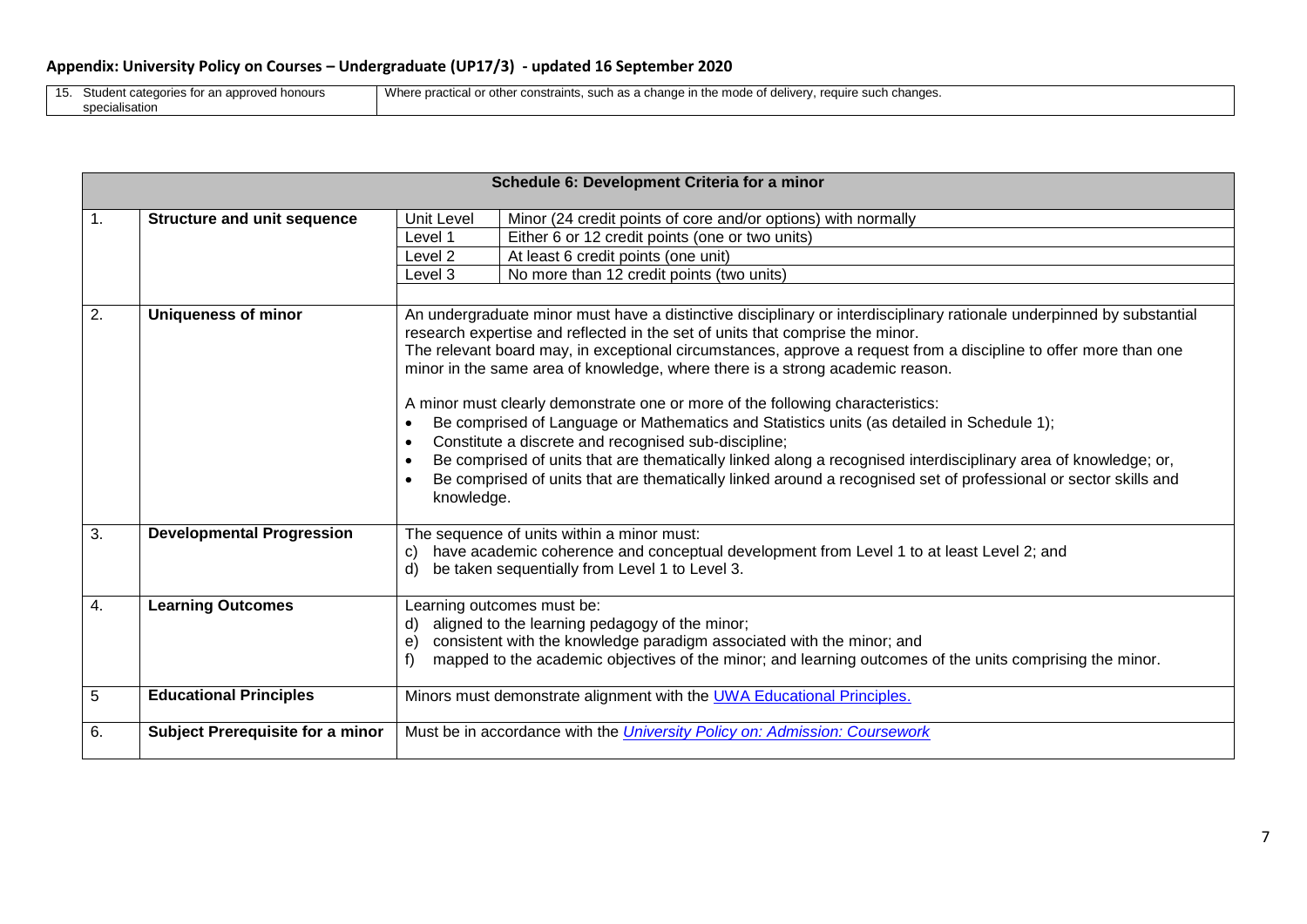|                  |                                                              |                                                                                                                                                                                                                                                                                                                                                                                                                                                               | Schedule 7: Development Criteria for Degree-Level Foundational Units                                                                                                                                                                                                                                                                                               |
|------------------|--------------------------------------------------------------|---------------------------------------------------------------------------------------------------------------------------------------------------------------------------------------------------------------------------------------------------------------------------------------------------------------------------------------------------------------------------------------------------------------------------------------------------------------|--------------------------------------------------------------------------------------------------------------------------------------------------------------------------------------------------------------------------------------------------------------------------------------------------------------------------------------------------------------------|
| $\overline{1}$ . | <b>Structure and unit sequence</b>                           | <b>Unit Level</b>                                                                                                                                                                                                                                                                                                                                                                                                                                             | Up to 24 credit points of degree-level Foundational Units can be required comprised of:                                                                                                                                                                                                                                                                            |
|                  |                                                              | Level 1                                                                                                                                                                                                                                                                                                                                                                                                                                                       | Up to 24 credit points (four units)                                                                                                                                                                                                                                                                                                                                |
|                  |                                                              | Level <sub>2</sub>                                                                                                                                                                                                                                                                                                                                                                                                                                            | Up to 12 credit points (two unit)                                                                                                                                                                                                                                                                                                                                  |
|                  |                                                              |                                                                                                                                                                                                                                                                                                                                                                                                                                                               |                                                                                                                                                                                                                                                                                                                                                                    |
| $\overline{2}$ . | <b>Academic rationale</b>                                    | degree.                                                                                                                                                                                                                                                                                                                                                                                                                                                       | Degree-level Foundational Units must demonstrate relevance to the overall learning outcomes and/or knowledge<br>paradigm of the relevant degree. Foundational units may address cross-disciplinary themes relevant to the entire suite<br>of majors in the degree, or they may address core disciplinary knowledge that is relevant to all other majors across the |
| $\overline{3}$ . | <b>Developmental Progression</b>                             | Where degrees include Foundational Units at Level 2 they must:<br>have academic coherence and conceptual development from Level 1 to Level 2; and<br>e)<br>f<br>be taken sequentially from Level 1 to Level 2.                                                                                                                                                                                                                                                |                                                                                                                                                                                                                                                                                                                                                                    |
| $\overline{4}$ . | <b>Learning Outcomes</b>                                     | Learning outcomes must be:<br>aligned to the learning pedagogy of the degree;<br>g)<br>consistent with the knowledge paradigm associated with the degree; and<br>h)<br>mapped to the academic objectives of the degree.                                                                                                                                                                                                                                       |                                                                                                                                                                                                                                                                                                                                                                    |
| 5.               | <b>Embedding Communication</b><br><b>Skills</b>              | Foundational units may be used at the Degree level to demonstrate that communication skill development is clearly<br>identifiable in curriculum content, pedagogy and assessment; and occurs in each of the following dimensions:<br>written skills;<br>e)<br>oral presentation skills;<br>critical thinking and information literacy skills; and<br>$\mathbf{g}$<br>relevant interpersonal skills, such as active listening, teamwork and negotiation.<br>h) |                                                                                                                                                                                                                                                                                                                                                                    |
| 6.               | <b>Subject Prerequisite for</b><br><b>Foundational units</b> |                                                                                                                                                                                                                                                                                                                                                                                                                                                               | Must be in accordance with the <i>University Policy on: Admission: Coursework</i>                                                                                                                                                                                                                                                                                  |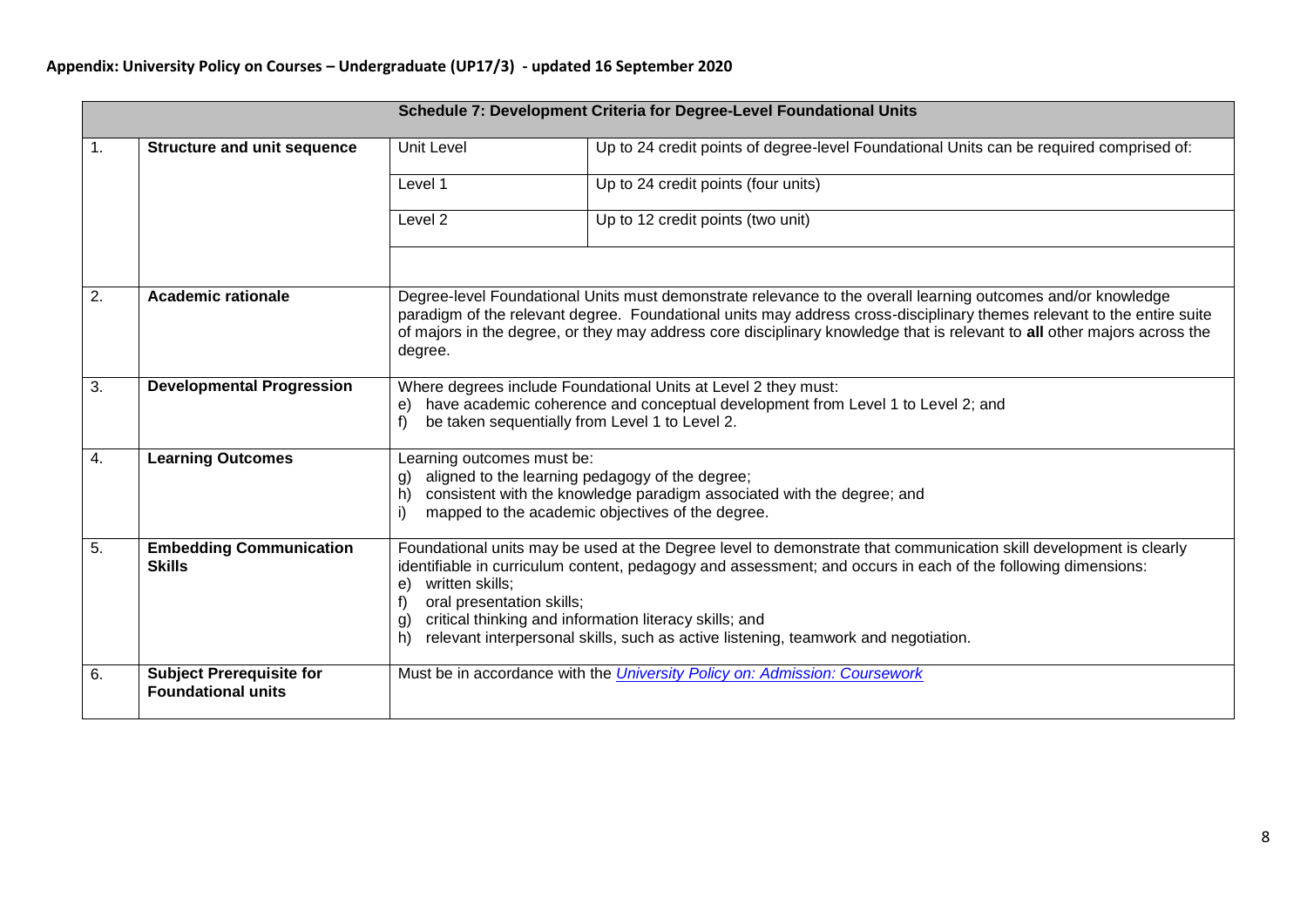| <b>Schedule 8: Degree Requirements</b>      |                                                                                                                                                                                                                                                                                                                                                                                                                                                                                                                                                                                                                                                                                                                                                                                                                                                                                                                                                                                                                                               |  |
|---------------------------------------------|-----------------------------------------------------------------------------------------------------------------------------------------------------------------------------------------------------------------------------------------------------------------------------------------------------------------------------------------------------------------------------------------------------------------------------------------------------------------------------------------------------------------------------------------------------------------------------------------------------------------------------------------------------------------------------------------------------------------------------------------------------------------------------------------------------------------------------------------------------------------------------------------------------------------------------------------------------------------------------------------------------------------------------------------------|--|
| <b>UWA Undergraduate degree /</b><br>awards | Degree requirements: To take out the relevant award students must successfully complete:                                                                                                                                                                                                                                                                                                                                                                                                                                                                                                                                                                                                                                                                                                                                                                                                                                                                                                                                                      |  |
| (A) Concurrent Undergraduate<br>Diploma     | (1) Units, normally to the value of 48 points, from the same disciplinary field, comprising a single major.                                                                                                                                                                                                                                                                                                                                                                                                                                                                                                                                                                                                                                                                                                                                                                                                                                                                                                                                   |  |
| (B) Graduate-entry Diploma                  | (2) Units, normally to the value of 48 points, from the same disciplinary field, comprising a major, excluding any complementary<br>units; and<br>(3) Any additional units to satisfy prerequisites and/or co-requisites                                                                                                                                                                                                                                                                                                                                                                                                                                                                                                                                                                                                                                                                                                                                                                                                                      |  |
| (C) Advanced Diploma                        | (4) Level 1, 2 and/or 3 units, to the value of 72 points, which must have a distinctive disciplinary rationale, which relates to the<br>academic objectives of the course.                                                                                                                                                                                                                                                                                                                                                                                                                                                                                                                                                                                                                                                                                                                                                                                                                                                                    |  |
| (D) Bachelor's Degree                       | (5) 144 credit points (24 units), including:<br>(a) no more than 72 credit points undertaken at Level 1;and<br>(b) at least 72 credit points undertaken at Levels 2 and 3 including at least 18 credit points at Level 3; and<br>(c) broadening units as set out in Section 3.1 of the policy; and<br>(d) a degree-specific major.<br>(6) Students commencing an undergraduate degree course of the University are required to take at least 6 credit points (one                                                                                                                                                                                                                                                                                                                                                                                                                                                                                                                                                                             |  |
| (E) Integrated Honours                      | unit) of their major at Level 3 at the University, or 12 credit points (normally two units) in the case of a double major.<br>(7) 192 credit points (32 units) comprising:<br>(a) 144 credit points (24 units) of undergraduate component, including:<br>(i) no more than 72 credit points undertaken at Level 1;<br>(ii) at least 72 credit points undertaken at Levels 2 and 3 including at least 18 credit points at Level 3;<br>(iii) broadening units to be met as set out in Section 3.1 above<br>(iv) a degree-specific major.<br>(b) 48 credit points (8 units) of honours component, including:<br>(i) at least 24 credit points of coursework units undertaken at Level 4 and/or Level 5; and<br>(ii) at least 24 credit points of dissertation units, undertaken at Level 4 and/or Level 5 in accordance with the University Policy<br>on Courses: Coursework Dissertation, and normally completed over two consecutive semesters; and<br>(iii) at least 12 credit points (2 units) of the 48 credit points undertaken at Level 4. |  |
| (F) End-on Honours                          | (8) An end-on honours specialisation comprising 48 credit points (8 units) including:<br>(a) 24 credit points of coursework units undertaken at Level 4 and/or Level 5; and                                                                                                                                                                                                                                                                                                                                                                                                                                                                                                                                                                                                                                                                                                                                                                                                                                                                   |  |